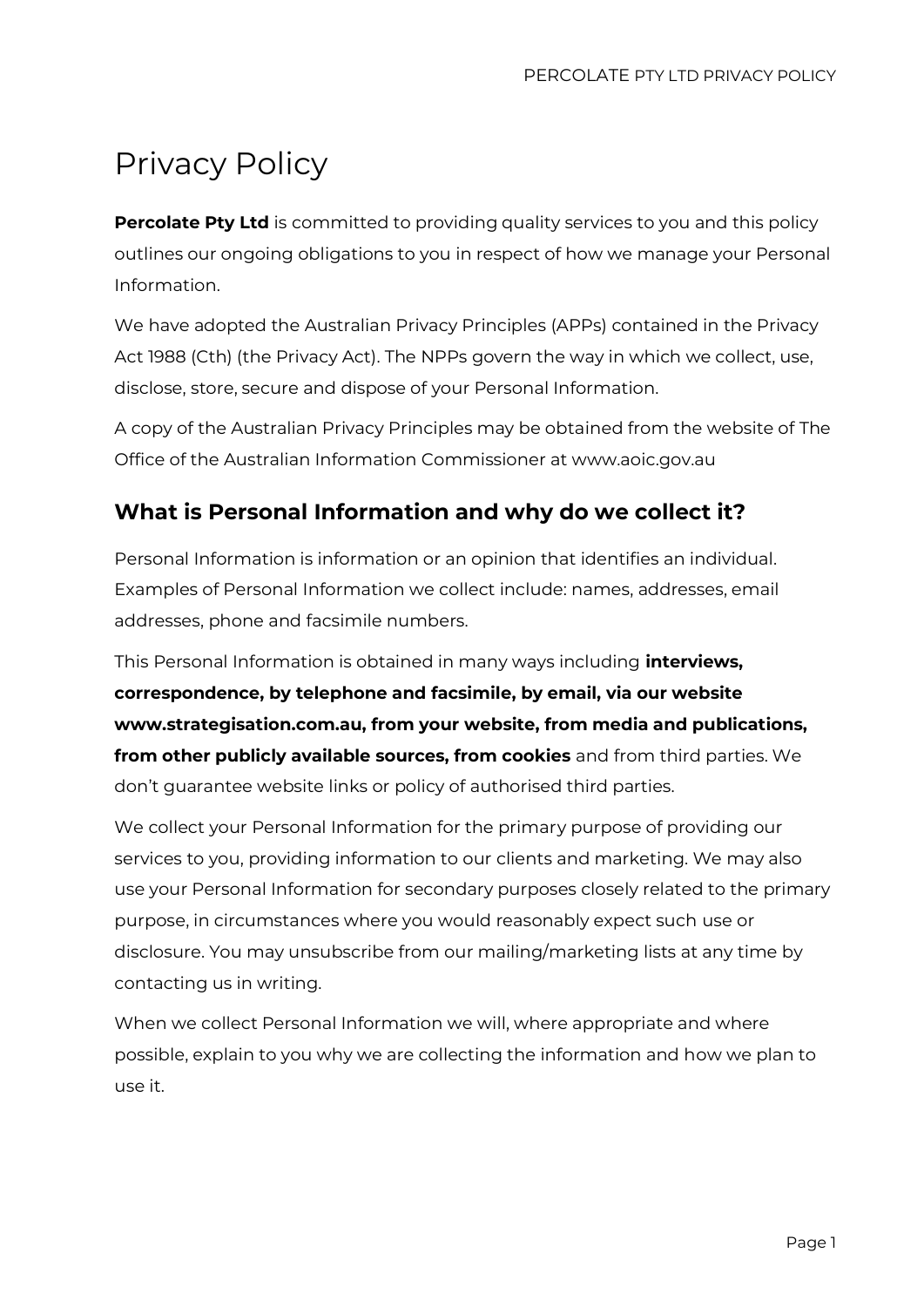# **Sensitive Information**

Sensitive information is defined in the Privacy Act to include information or opinion about such things as an individual's racial or ethnic origin, political opinions, membership of a political association, religious or philosophical beliefs, membership of a trade union or other professional body, criminal record or health information.

Sensitive information will be used by us only:

- For the primary purpose for which it was obtained
- For a secondary purpose that is directly related to the primary purpose
- With your consent; or where required or authorised by law.

# **Third Parties**

Where reasonable and practicable to do so, we will collect your Personal Information only from you. However, in some circumstances we may be provided with information by third parties. In such a case we will take reasonable steps to ensure that you are made aware of the information provided to us by the third party.

# **Disclosure of Personal Information**

Your Personal Information may be disclosed in a number of circumstances including the following:

- Third parties where you consent to the use or disclosure; and
- Where required or authorised by law.

# **Security of Personal Information**

Your Personal Information is stored in a manner that reasonably protects it from misuse and loss and from unauthorized access, modification or disclosure.

When your Personal Information is no longer needed for the purpose for which it was obtained, we will take reasonable steps to destroy or permanently de-identify your Personal Information. However, most of the Personal Information is or will be stored in client files which will be kept by us for a minimum of 7 years.